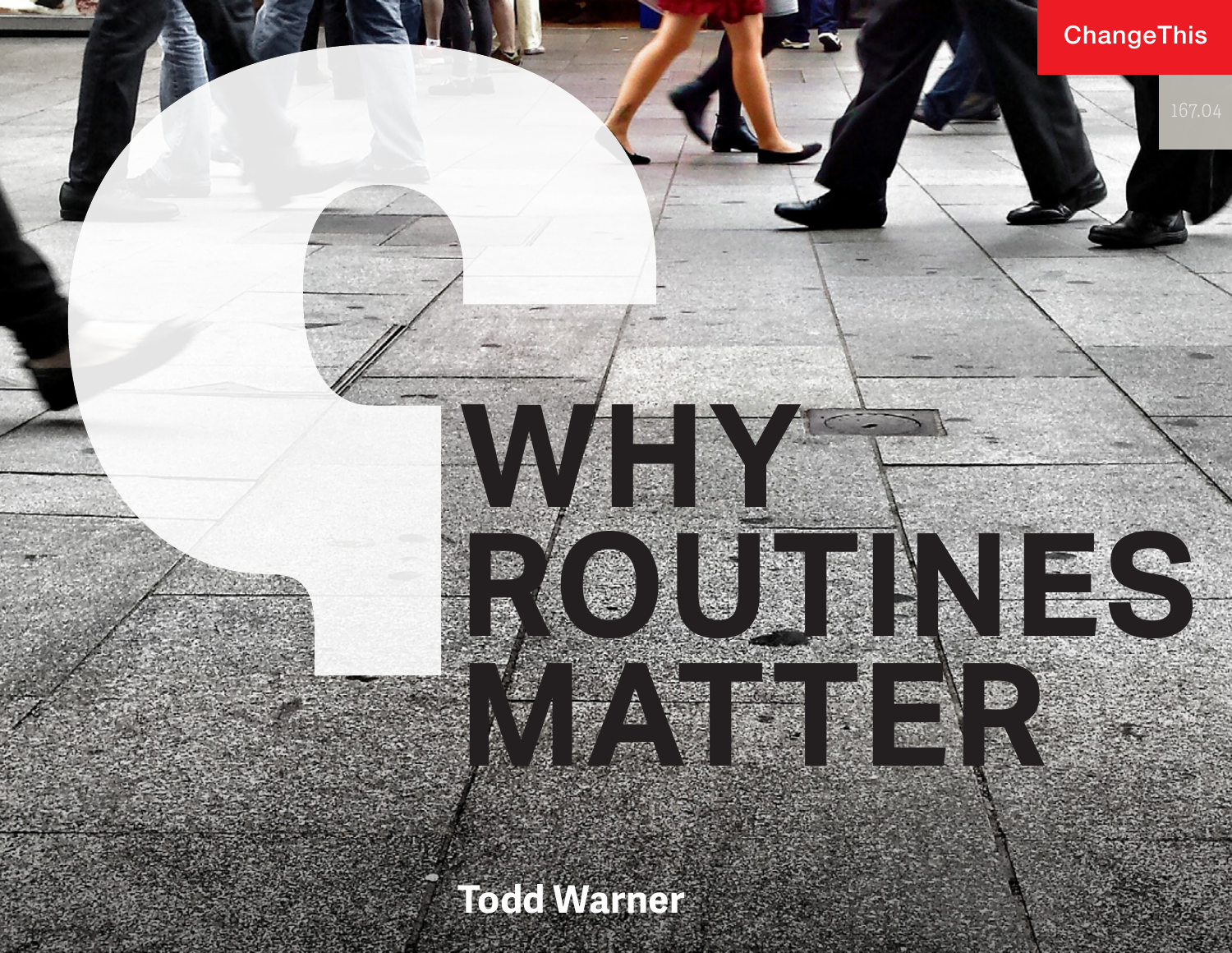

# **The number of articles about successful people's habits are innumerable.**

Dating back to *The 7 Habits of Highly Successful People* by Stephen Covey, we've been obsessed with what it takes to do well. But for most people who work in large organizations, it is not that easy. Their lives are not defined by the ability to deign their own habits, or routines; their work lives emerge from the environment that they work in, and the forces—operational, hierarchical, and functional—that exert themselves on their daily lives. Successful people in these environments, we've found, have routines that are distinct to their social systems, and these routines differentiate their performance.

My obsession with Routines in organizations began as a counter-cultural phenomenon. For decades, I had watched organizations on multiple continents try to affect the behaviours of their leaders and teams using the same ingredients: competency maps and capability lists, multi-rater assessments, annual performance reviews, culture surveys, and abstracted learning programs. Yet in organization after organization, nothing has really changed.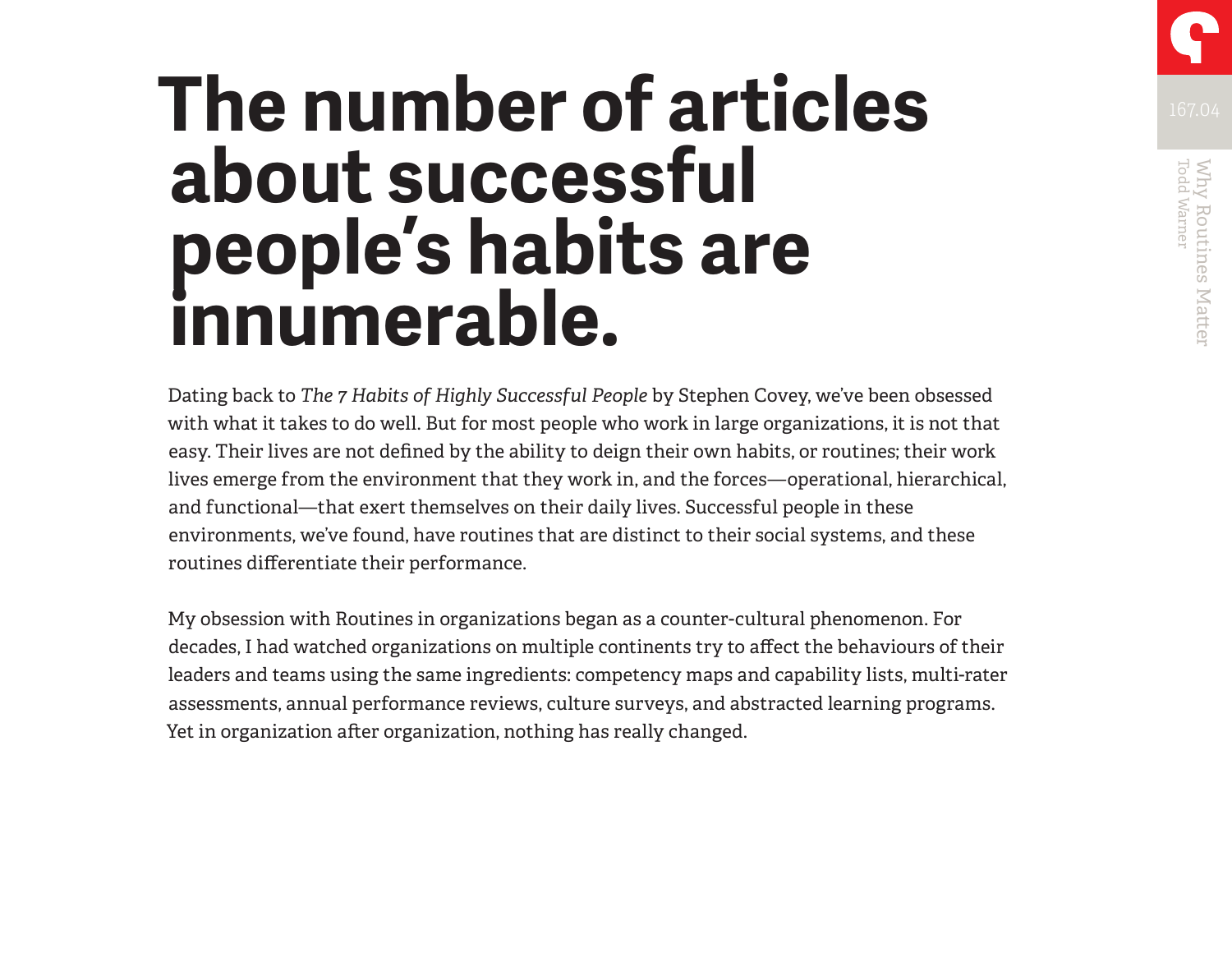Faced with the untidy reality that my life's work was a colossal waste of time, I started to ask two very simple questions: *Why do people do what they do?* and *What will make them change?*  At the core of these questions, I found Routines. Not a generic list of Routines, like the competency maps peddled by management consultants, but very specific Routines defined by the social system within which a person works, and by what level they're at within the organization.

People in organizations work out of habit and familiarity. That is why "new joiners" are so anxious—they lack both things. People in organizations build ways of doing things, with known people, around familiar outputs. While HR departments are defining which competencies matter, people are busy tinkering with, and perpetuating, the status quo. They are reworking their local, well-ingrained practices to refine and build upon past success. Don't get me wrong, competencies do matter, but not in the way we think. A person needs to be competent at what they do, but that is merely the entry ticket to performance. After base-line competence is attained, they do little to nothing to impact an organizations' attempt to improve performance or change operating patterns.

Zenger and Folkman wrote about "companion competencies" in their book, *The Extraordinary Leader*. This concept, a sidebar in the book, is at the core of Routines. Essentially, competencies don't live in isolation, they tend to cluster and work together, in patterns. While Zenger and Folkman focus on how the competencies cluster from a content perspective (e.g. "trustworthy" tends to come with "collaborative"), I took a different spin. It doesn't matter what the competencies are, or how they cluster, content-wise; it matters "where" they show up in the day-to-day.

People in organizations don't work to lists, and I assure you that they don't double-check the competency maps and capability lists prior to walking into a meeting. They work through discrete moments that matter; within these moments we tend to see Routines. These Routines are discrete to their position in the organizational hierarchy. As people move up in an organization, their Routines need to evolve to fit with what the organization needs from them in a different role.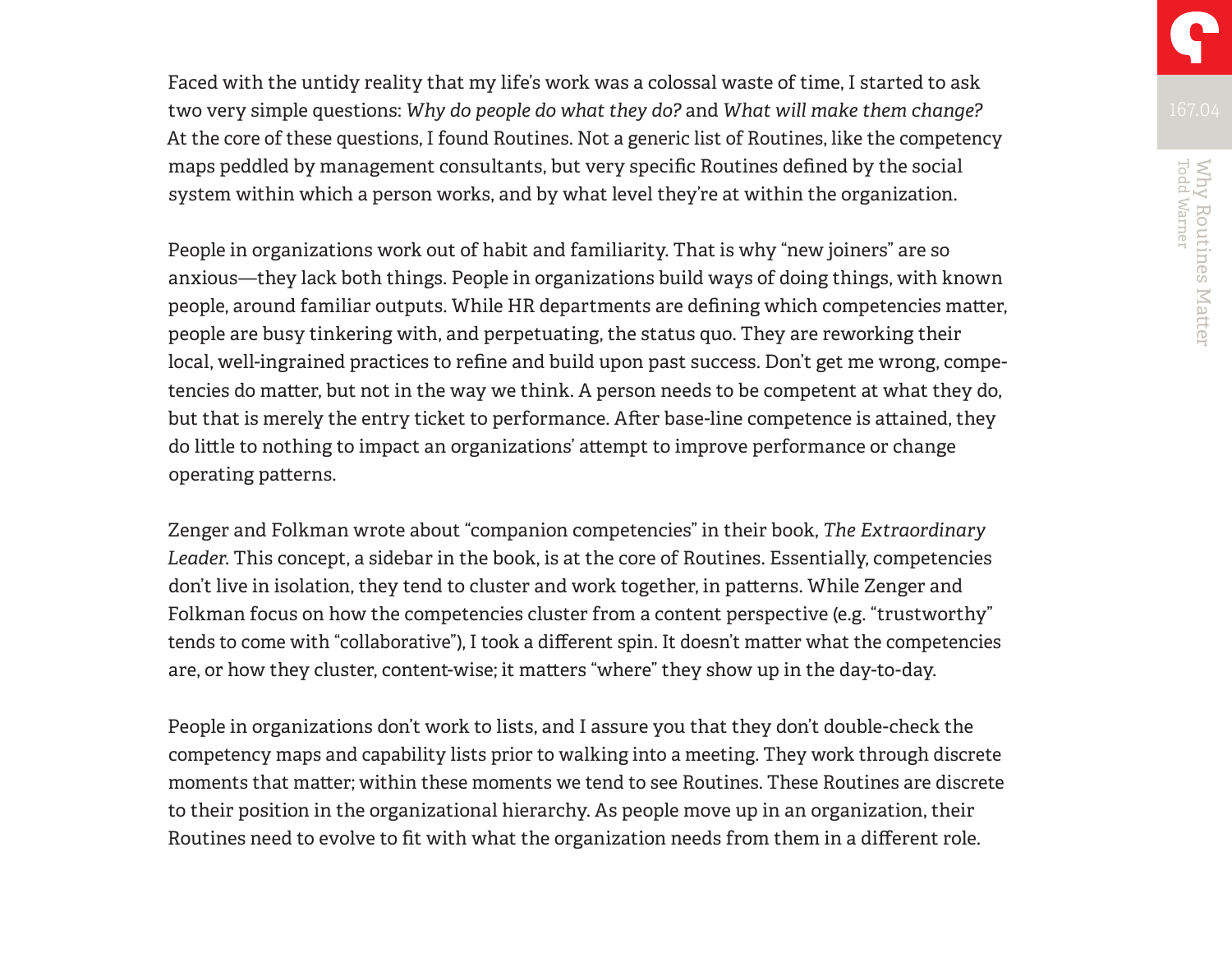One large, global manufacturing and service company was interested in looking at the Routines of their highest performing operational leaders. They had suffered through a spate of fatalities in their operations and were convinced that there was something different in what they dubbed their "pockets of brilliance"—people in very specific operational leadership roles were doing something different, and getting very different results. These leaders had a combination of incredibly high production results, superb leadership and culture scores, and nearly perfect safety records in their operations. The "playbook" for looking at these people would have been to translate the very individualistic, psychologically-based characteristics of these leaders into some sort of abstraction (we'd call them "capabilities" or "competencies"), and then tell other leaders to "do that." This organization opted for a more sociological and behavioural economicsbased lens; they opted to look at Routines.

For most people who work in large organizations, their lives are not defined by the ability to deign their own habits, or routines; their work lives emerge from the environment that they work in.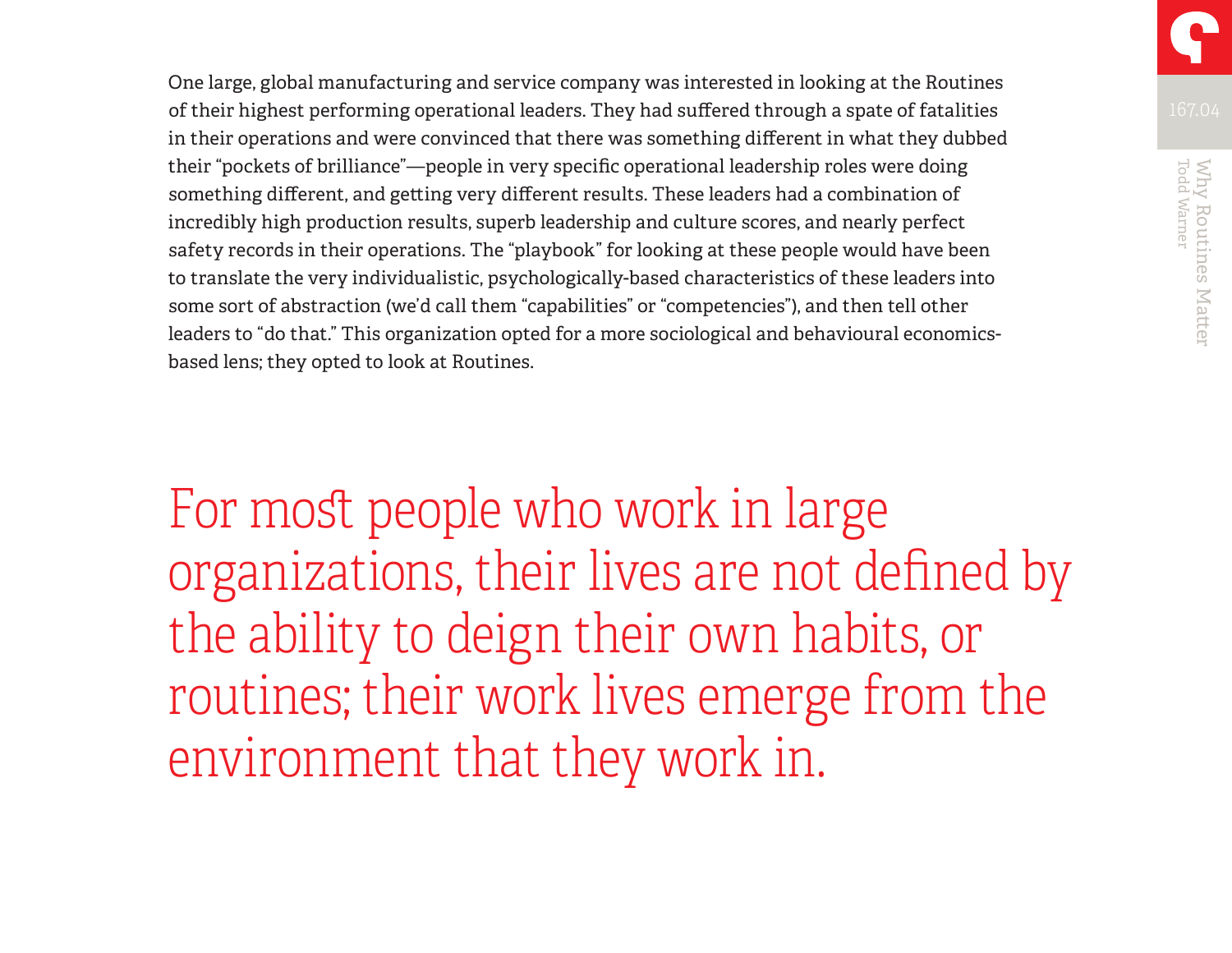Working with the company, we interrogated data to understand the exact discrepancies between the "pockets of brilliance" and average leaders from a numerical standpoint. We found a statistically significant gap in all three areas of inquiry between the best leaders and the average; the best leaders' Culture scores were 10-15% higher than average leaders, their production dependability was off-the-charts relative to the norm, and they indeed ran safer operations. But why?

As we talked to these leaders, and shadowed them around their operations, we found a very different collection of routines in their day-to-day work. For instance, where normal leaders managed up, and spent inordinate amounts of time in their offices, responding to their boss and Head Office, the highest performers were on the floor. But it wasn't just the time-in-field that mattered, it was their focus when they were there.

The best leaders sought to understand local perspectives and levels of understanding in ways that average leaders lacked; they understood, and influenced, the social pressures that were at play in work teams. This manifested through their "time in field" routine; these leaders would not just walk around and be an authoritative presence, they would ask questions, listen to local thinking, and deepen local understanding. They worked with local, intact teams, to rewire understanding and reset their expectations of one another. They were incredible teachers in the places where it mattered most. This one routine, which was codified, and is being replicated across the 500 operational leaders in the company, seemed to make a material difference to production, culture, and safety.

We define routines as the "moments that matter." Anyone who has ever been in a leadership role knows that all leadership moments are not created equal. Routines are the patterns of regular social events that define and enable performance in every organization. They are learning and leadership, applied. The best performers do them differently. Routines are predicated on two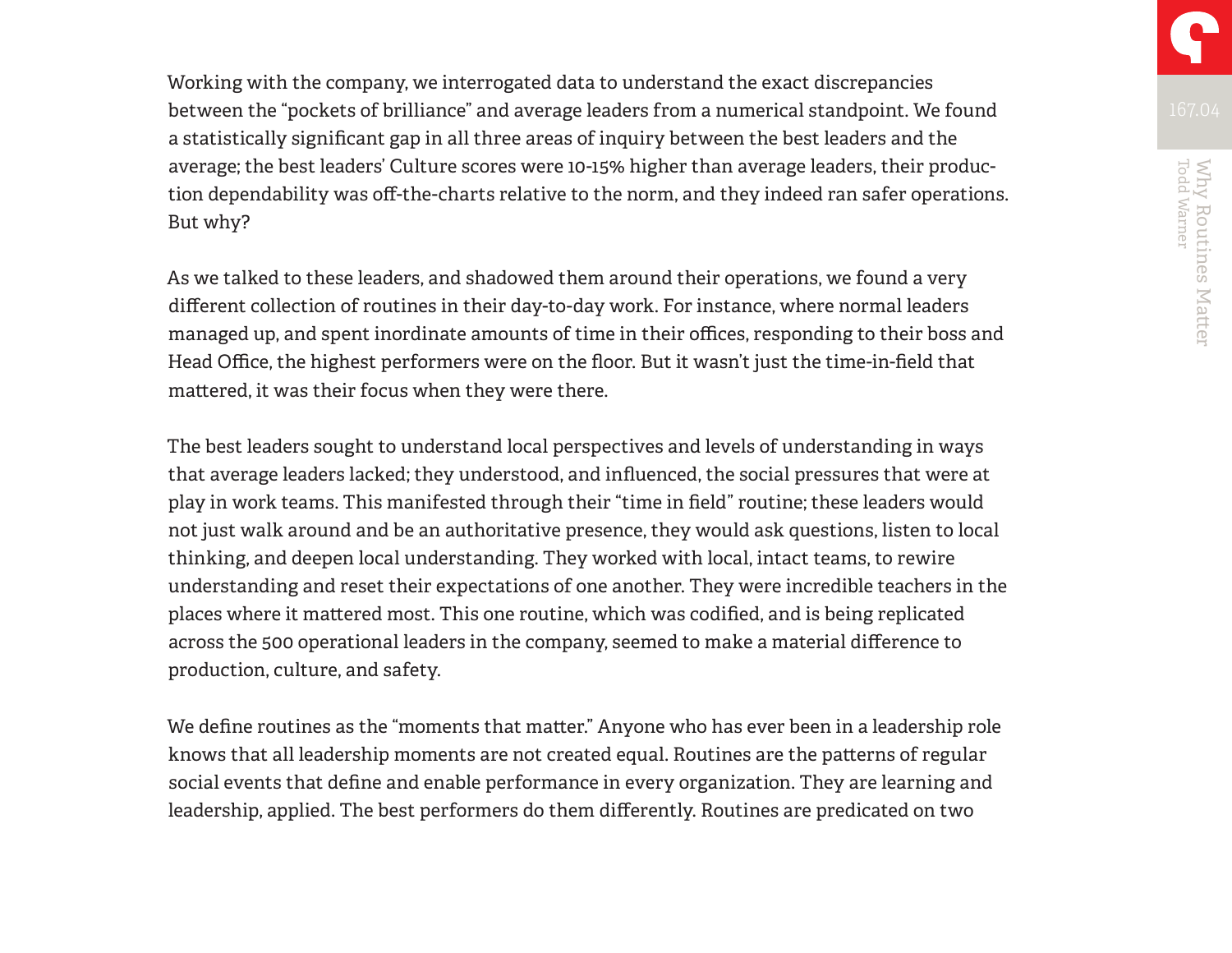simple beliefs: people work out of habit, and teams create local norms. It is through wellcultivated Routines that the best leaders in any social system learn to work with and reshape local norms to enable differentiated performance.

I wish it were as easy as most HR departments make it out to be; I wish we could just give people a list of characteristics and they'd magically morph into something different, but it isn't that simple. The second question I asked, *What will make them change?*, points to why typical approaches to performance improvement don't work. Research by BJ Fogg at Stanford shows us that behavior is systemic. It is not as simple as "free will" would suggest; we are shaped by systems around us—people, expectations, and places. To demonstrate this playfully, what is the difference between a Disco and a Church? They both have wine and music, but people behave wildly different in the two settings. Social context defines what we do, and how we do it.

Bob Kegan and Lisa Lahey's book, *The Immunity to Change*, points to the culprit. The vast majority of us, despite our IQ, EQ, or any other "Q," are captive to the social systems in which we operate. We may push back, we may just fit in, but our work lives are defined by the social norms within which we find ourselves. I call this the "Tyranny of the Status Quo." Organizations often can't change, they can't execute new initiatives and practices, because organizations are collections of tribes who operate in their own, socially-defined ways. These

It is not as simple as "free will" would suggest; we are shaped by systems around us—people, expectations, and places.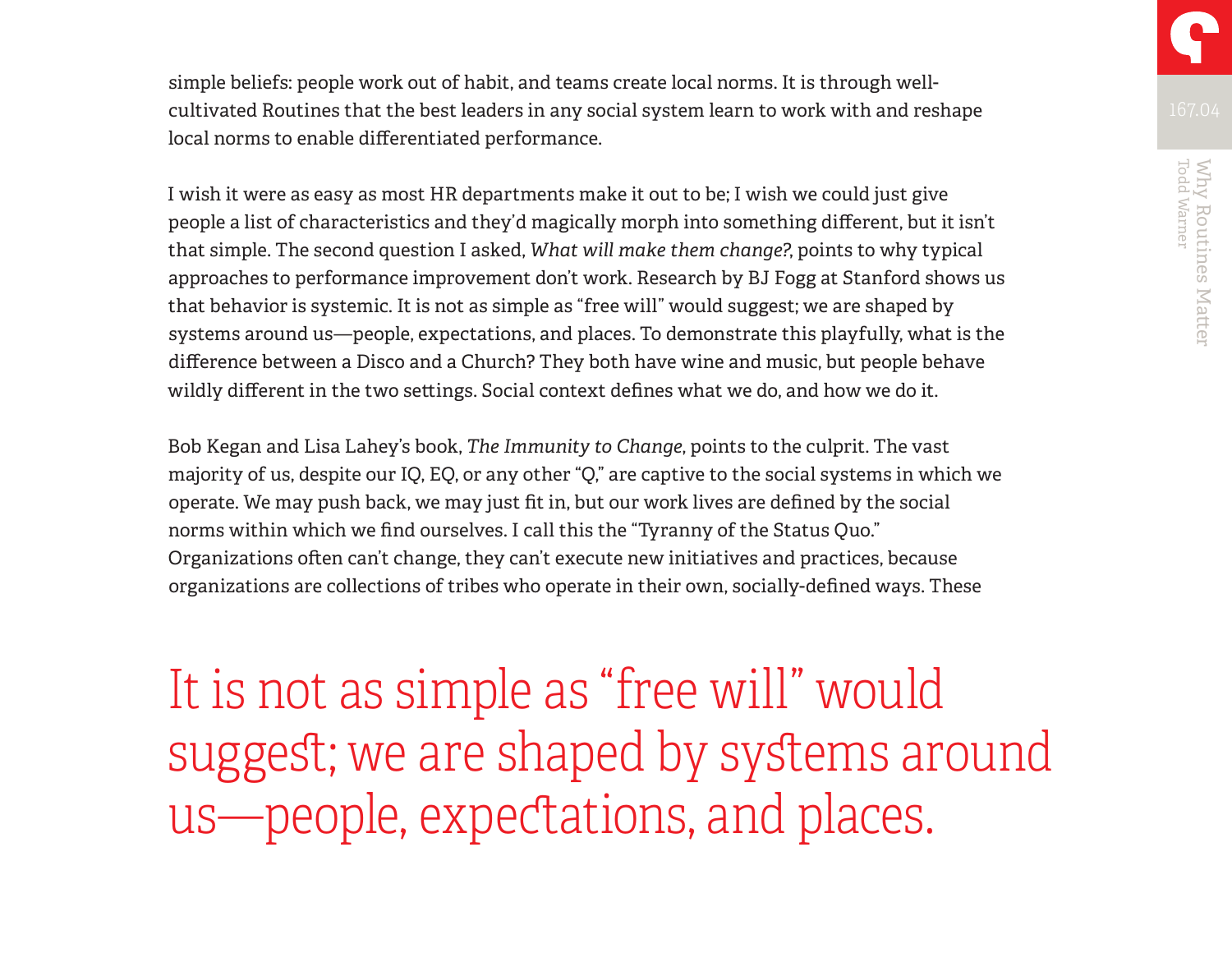tribes adapt or morph mandates from Head Office to fit their local practices and ways of working, whether we like it or not. Unlike the typical, abstracted approaches to impacting [performance in organizations, Routines rely on the language and practices of this social system](http://changethis.com/167.04.WhyRoutinesMatter)  to change the social system.

The power of the social system is visible in a number of places in organizations, but its most entertaining manifestation tends to happen in face-to-face learning programs. Having delivered thousands of Executive and Leadership Development programs over my career, I'm always intrigued by how highly "building new relationships" ranks in the "Happy Sheets" (or survey assessments) that organizations use to assess the success of programmatic learning. Almost without exception, "Networking" or "Building new relationships" ranks at the top of these assessments. People thrive on expanding their relationships, and their tribal connections, within a place. Routines seize on this tendency and use the language and practice of the best people in the organization to redefine performance in operational, day-to-day terms.

People "get" Routines, because Routines are contextualized to the language and the places where they work. While there are common patterns across organizations, the nuance of every organization (and its social systems), tends to cultivate vital differences in which routines matter, and what they look like when they're done well. People want to improve in Routines, because they see the realities of their social system in these moments, and they –too—want to become high performers. So next time you're thinking about identifying your high potentials and sneaking them away to a private retreat for a special "high potential program," think twice. They are the ones that have likely developed the routines needed to navigate your organization incredibly effectively, and these routines can be codified to the raise performance of leaders at their level across the board. **They may be the key to helping you understand how to make everyone in your organization better.**